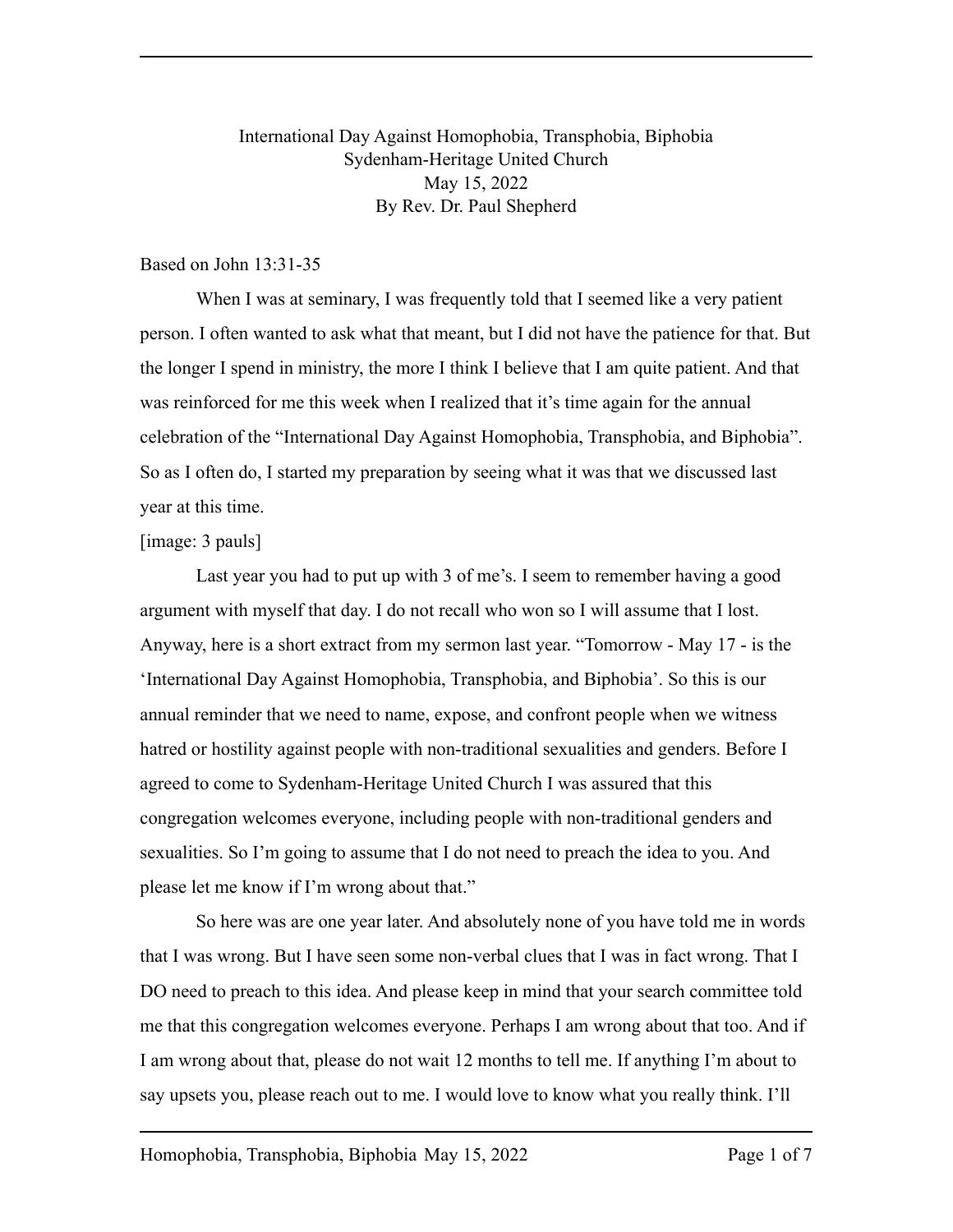even buy you coffee … or lunch.

So here we go. I suppose we should start with the purpose of this celebration. [image: flag with words]

According to the web site, may17.org, "The International Day Against Homophobia, Transphobia and Biphobia was created in 2004 to draw the attention to the violence and discrimination experienced by lesbian, gay, bisexual, transgender, intersex people and all other people with diverse sexual orientations, gender identities or expressions, and sex characteristics.

The date of May 17th was specifically chosen to commemorate the World Health Organization's decision in 1990 to declassify homosexuality as a mental disorder. The Day represents a major global annual landmark to draw the attention of decision makers, the media, the public, corporations, opinion leaders, local authorities, etc. to the alarming situation faced by people with diverse sexual orientations, gender identities or expressions, and sex characteristics.["1](#page-1-0)

<span id="page-1-2"></span>Well that seems like a pretty clear statement. People with non-traditional genders and sexualities have frequently been victimized in a number of ways, including being murdered. They have also been bullied and attacked in ways that has led to much higher than typical suicide rates. This is an enduring problem that we need to confront. [image: murdered transgendered tree]

<span id="page-1-3"></span>I don't know how many of you r[e](#page-1-1)cognize this tree<sup>[2](#page-1-1)</sup> which was installed at the Brantford Public Library. It is a temporary display. This particular picture is from the November 2020 installation. There are 387 leaves on the tree. Each leaf bears the name and location of a transgendered person who was murdered during the previous year. The victimization of transgendered people is real. Many of these murders happened in South America. But I know for a fact that discrimination against people who are transgendered is very real here too. This picture is from the Expositor. But now I do know Gwen Howarth, the woman in the turtleneck. And next year, I'll take my own photo!

<span id="page-1-0"></span>https://may17.org/about/ [1](#page-1-2)

<span id="page-1-1"></span>https://www.brantfordexpositor.ca/news/local-news/memorial-tree-marks-transgender-day-of- [2](#page-1-3) remembrance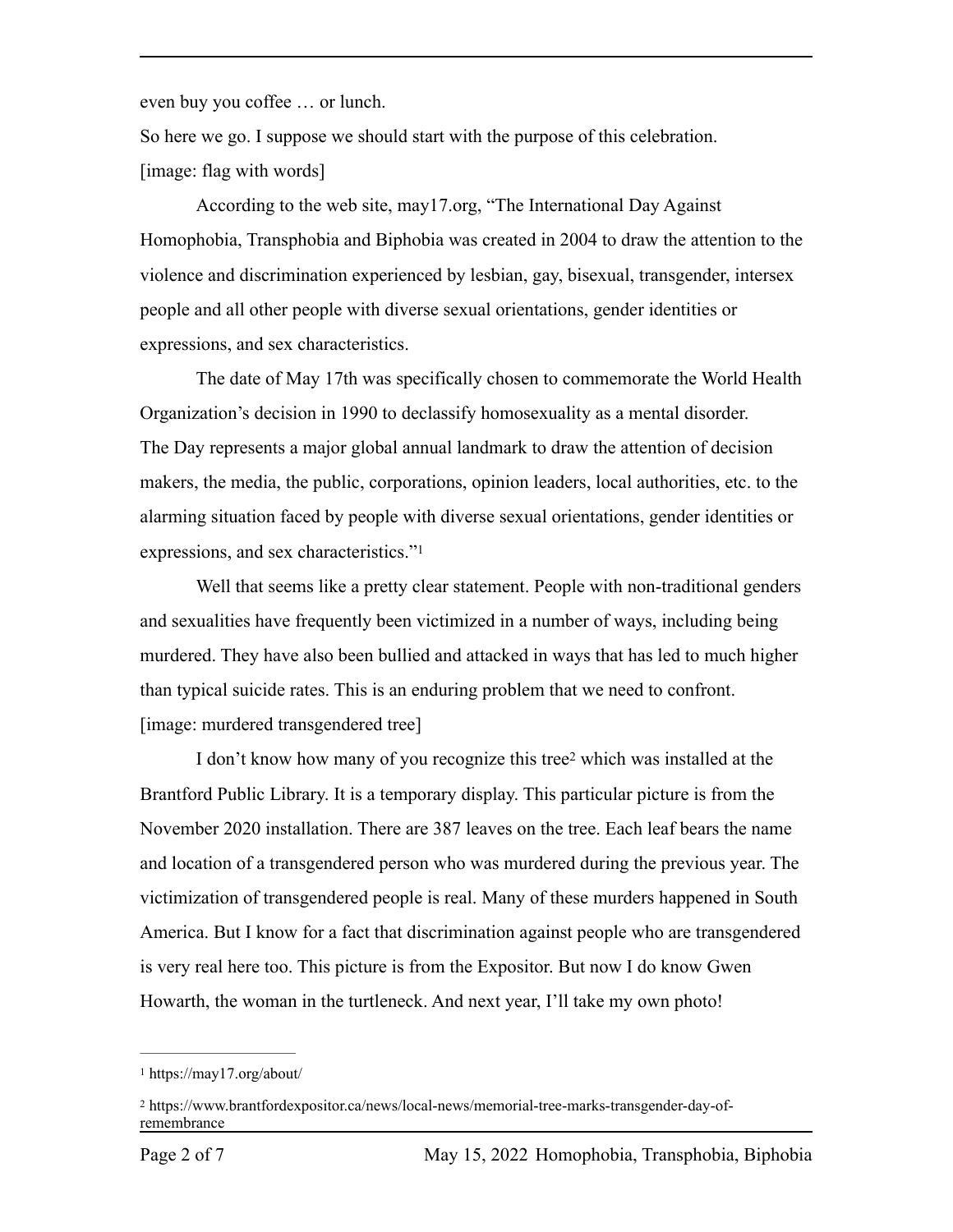[image: world bank cost of exclusion]

<span id="page-2-1"></span>Believe it or not, even the World Bank cares about this topic. The World Bank published a video entitled ["](#page-2-0)Cost of Exclusion"<sup>[3](#page-2-0)</sup> which you can find on YouTube. The video talks about the economic cost of excluding people because of their gender and sexuality. The very short version is that bullying and exclusion lead to poorer performance in school, which leads to more limited employment options and prevents people from using their full abilities and gifts as adults to contribute to society. The latest figure I heard was that discrimination against people based on sexuality and gender is estimated to have a 1% negative impact on the global economy. 1% may not sound like much. But it is huge. And let's face it, our world has lots of problems. We do not want to hinder anyone from bringing their full creativity and potential to help heal the world. [image: crosswalk]

Perhaps the most obvious question is why this has been the case. There are a variety of reasons of course. But some homophobia, transphobia, and biphobia come from religious thinking. So it seems appropriate to talk about that aspect of the problem here. The Bible affirms homophobia explicitly. For example, In Leviticus 20:13 we have, "If a man lies with a male as with a woman, both of them have committed an abomination; they shall be put to death; their blood is upon them."

Those verses and other similar ones have often been used to "prove" that homosexuality is wrong. When the United Church of Canada took a stand on sexuality in the 1980's, we lost many of our members because they could not resolve these texts. And ever since the 1980's, many churches in Canada do not believe that people in the United Church of Canada are actually Christian. Partly because of our acceptance of people who are homosexual. But also because of our ability to read the Bible in non-literal ways.

I myself have had countless arguments with people on both of these points. Both in person and online. Some Christians argue that since the words in Leviticus are so clear, there is no room for interpretation. They say there is no wiggle-room in these texts. And on that point, I do agree with them. The texts are clear. Absolutely. Incidentally, I do not

<span id="page-2-0"></span>[<sup>3</sup>](#page-2-1) https://www.youtube.com/watch?v=qeGqmU9halM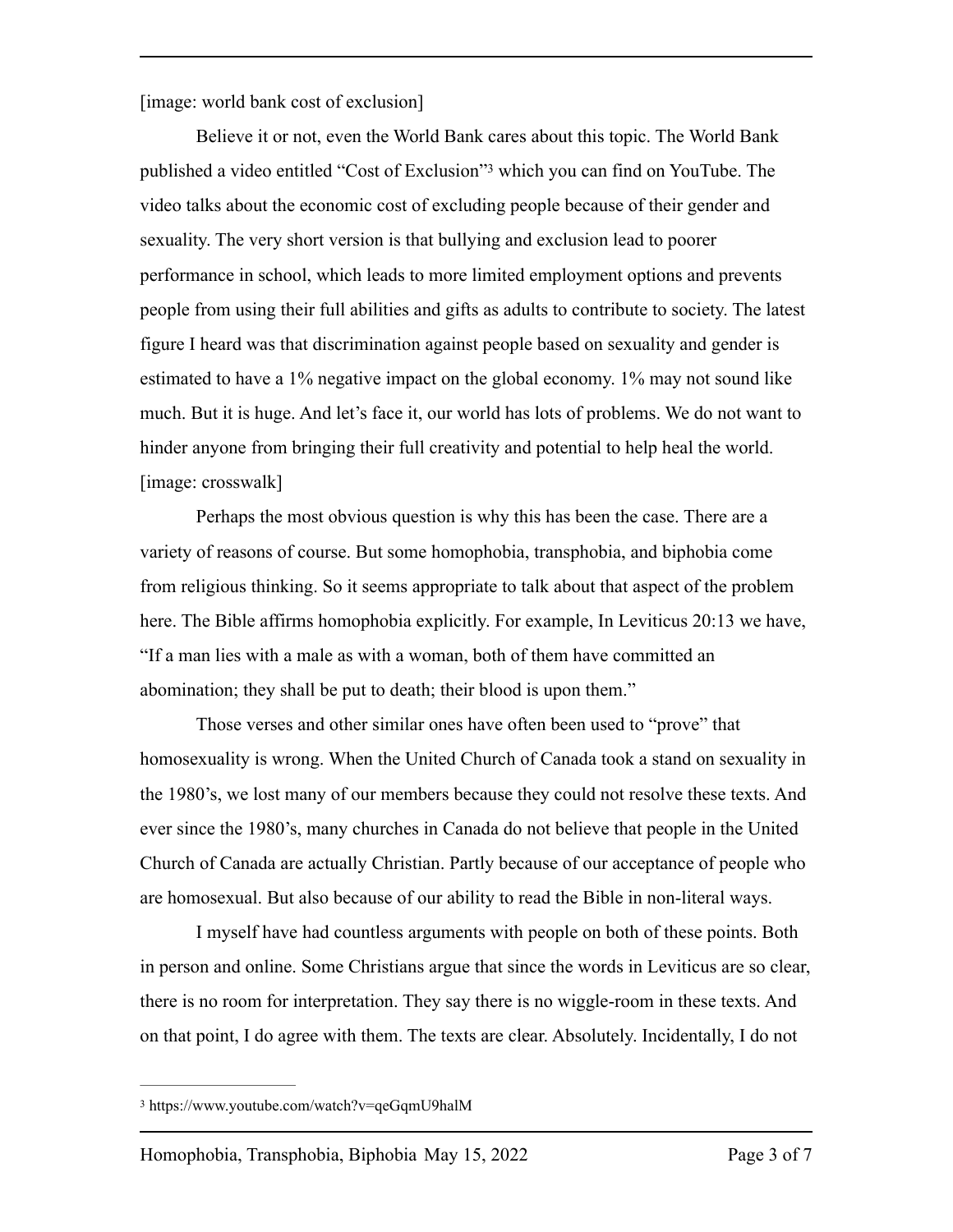believe that the Bible actually touches on transphobia or biphobia. But some verses in the Bible definitely support homophobia.

Since homophobia, still exists in Canadian society, I suggest we all need to be prepared to respond these parts of the Bible. As Christians, we need to be able to confront people who use the Bible to justify homophobia.

Over time, I have used at least 3 different methods to push back on these texts.

One way to push back on these texts is to try to educate the person we are speaking with about different valid ways to read the Bible that are not literal. We do not even have to denigrate a literal reading. We just need to demonstrate that there are other valid ways of reading the Bible. We actually embody this with the scripture we read in this church, when we open with the words, "Whether you take what is written in the Bible as fact, metaphor, myth or story, listen to these words now for the teaching they hold for you today." That introduction - that we read every week - is an invitation to realize that there are many ways to read the Bible.

A second way to push back on these texts is to lift up other biblical texts that preach love. We read one earlier. From John 13, "I give you a new commandment, that you love one another. Just as I have loved you, you also should love one another. By this everyone will know that you are my disciples, if you have love for one another." To me, that text is also very clear. And it clearly states that we should love each other. And that command leaves no wiggle-room either. We should love everyone and therefore there should be no homophobia, transphobia, or biphobia. Hatred is not love. And Jesus commands us to love.

A third way to push back on these texts is to lift up other very clear passages in the Bible that absolutely nobody agrees with or follows. Not even Fundamentalists. For example, we have Deuteronomy 14:8, "And the pig, because it divides the hoof but does not chew the cud, is unclean for you. You shall not eat their meat, and you shall not touch their carcasses". That text is very clear. And it says that we should not eat pigs. And while many people might be able to live with that on the surface, I need to remind you that includes bacon! And most Christians simply ignore those texts. I actually had this argument once with a Fundamentalist who was eating a ham sandwich at the time. He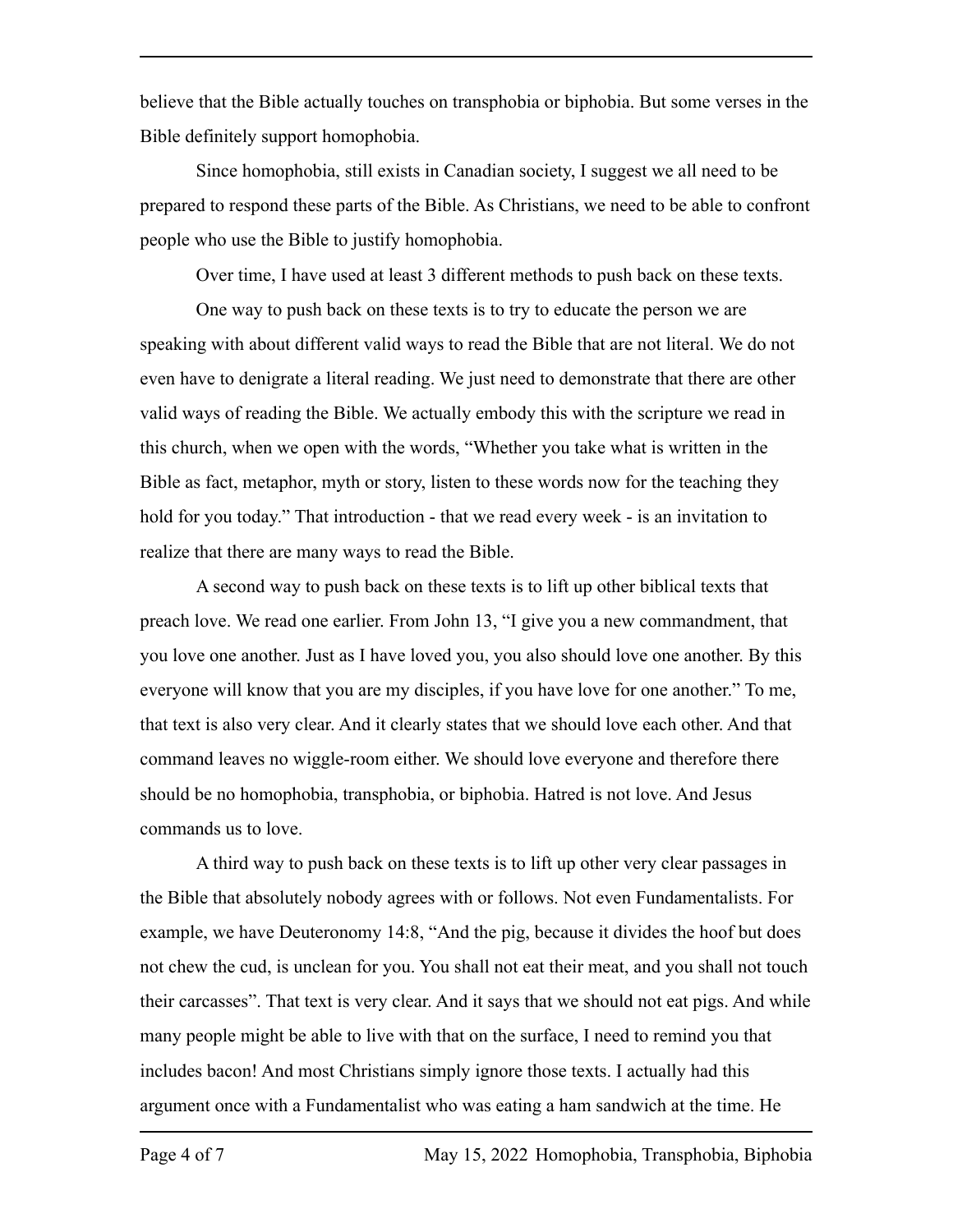had no problem saying that the prohibition on eating pork did not apply to Christians. I told him that the prohibition on homosexually does not apply to Christians either. He just walked away. He did not even offer me a bite of his sandwich.

And then we have perhaps the most devastating text in the entire Bible for people who believe that they actually follow the Bible literally themselves. I do not even bring this text out unless the other person is being particularly annoying. From Deuteronomy 21:18-21, "If someone has a stubborn and rebellious son who will not obey his father and mother, who does not heed them when they discipline him, then his father and his mother shall take hold of him and bring him out to the elders of his town at the gate of that place. They shall say to the elders of his town, 'This son of ours is stubborn and rebellious. He will not obey us. ...' Then all the men of the town shall stone him to death. So you shall purge the evil from your midst; and all Israel will hear, and be afraid."

The Bible tells us that if our own children do not obey us, we should kill them. We are even told exactly how to do it. If people followed that advice, the human race would be extinct in 1 generation. Nobody follows the Bible literally. Nobody. And that leads me to wonder what it is about the human condition that even Fundamentalists can ignore biblical texts completely if they do not like the texts. And at the same time take biblical texts that limit human sexually as literally true and free of any context or need for interpretation.

I have one answer to that question. 1 theory. And I would love your feedback on this idea later.

[image: evolving christianity]

I need to summarize some content from my book, *Evolving Christianity* here. One the one hand, it seems like all forms of discrimination are similar. In many respects, sexism, racism, and xenophobia are different versions of the same underlying mental defect. All discrimination involves creating artificial barriers to separate people into "us" and "them". And the different barriers that we ourselves create are numerous. "Sex, gender, race, religion, ethnicity, age, economic status, and other artificial social dividers collectively known as 'accidents of birth'.["](#page-4-0)<sup>[4](#page-4-0)</sup> If you are a victim of any of these forms of

Homophobia, Transphobia, Biphobia May 15, 2022 Page 5 of 7

<span id="page-4-1"></span><span id="page-4-0"></span>Evolving Christianity, page 81. [4](#page-4-1)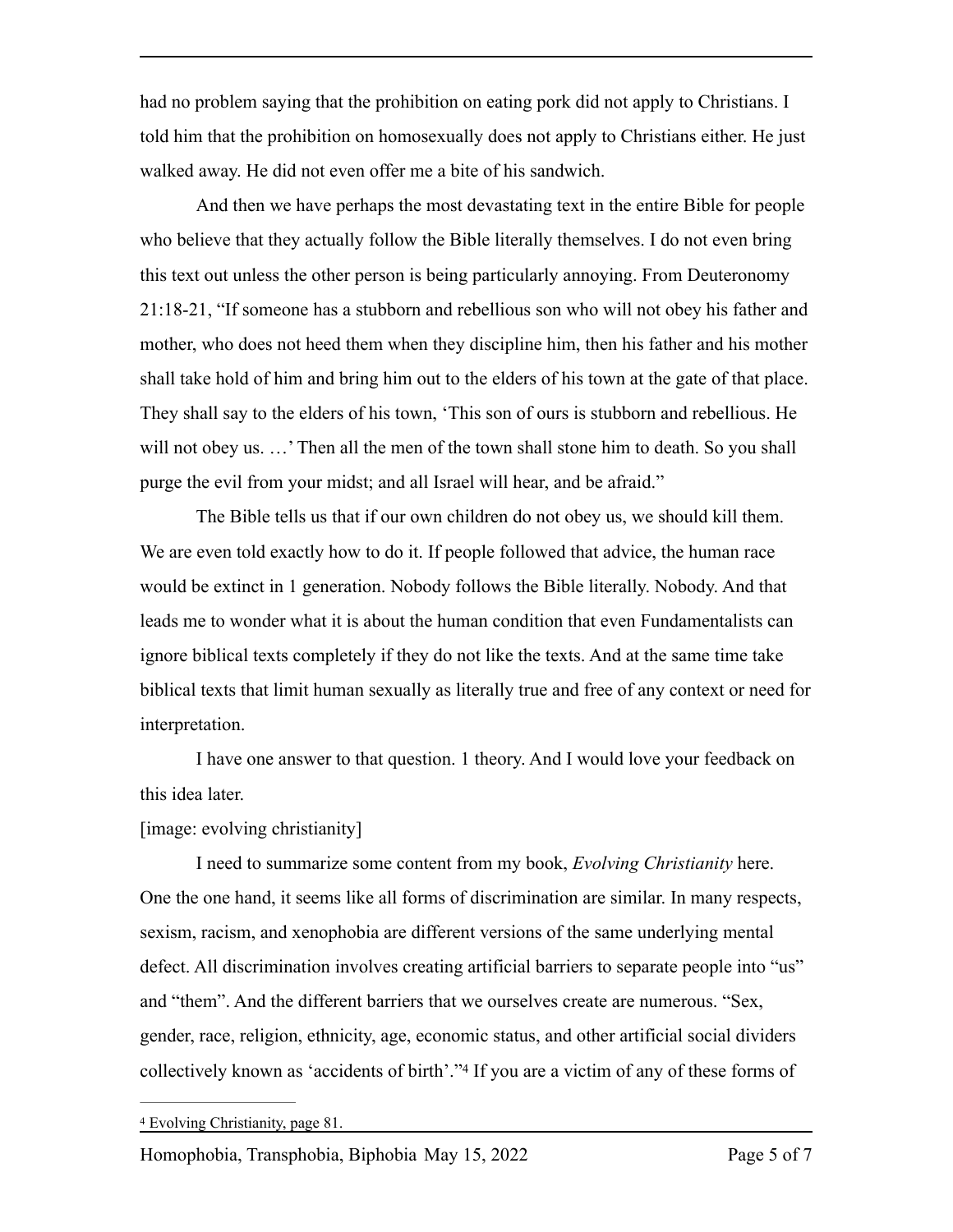discrimination, it feels very personal. But in many cases, the root cause is the same. There is a common root to all forms of discrimination which is creating these artificial mental barriers at all. Different barriers lead to different names like sexism, racism, agism and others. But the common defect in all forms of discrimination is allowing the barrier to be there at all. Sometimes it is helpful to lump all of these forms of discrimination under the umbrella term, "Otherism". Which basically means objectifying "the other" person. [image: idahot day]

But there is a particular way in which discrimination based on sexuality and gender is in fact a bit different. There is a potential extra dimension to homophobia, transphobia, and biphobia, compared to racism for example.

Consider this. Suppose - and this is not true - that I hate Asian people. Not True! All of what I just said applies - my own artificial barriers and all that. But there is NO PHYSICAL POSSIBILITY that I am in fact a closet Asian. But with homophobia, transphobia, and biphobia, there is a possibility for each of us that we have our own internal struggle with our own sexuality. It is at least possible I am a closet homosexual or bisexual. Some people are triggered by a person who has embraced their own nontraditional sexuality or gender because of their own inability to deal with their own sexuality or gender. That creates a cognitive dissonance that gets redirected into anger, hatred, homophobia, transphobia, and biphobia.

There are many televangelists who preached against homosexuality for decades, who years later came out as homosexual themselves. The fire in their preaching came from their own cognitive dissonance, not from the word of God.

So my theory - which I invite you all to agree or disagree with - is that as a society we have bigger issues with discrimination based on sexuality and gender because it makes some of us uncomfortable with our own sexuality and gender. And that just does not happen with racism and most other forms of discrimination.

## [image: crosswalk]

Last week we talked about the "nones". These are people who on a census will tick the box that says that their religious affiliation is "none". And I pointed out that these "nones" are not strangers to us. They are like family to us. Because for many of us -